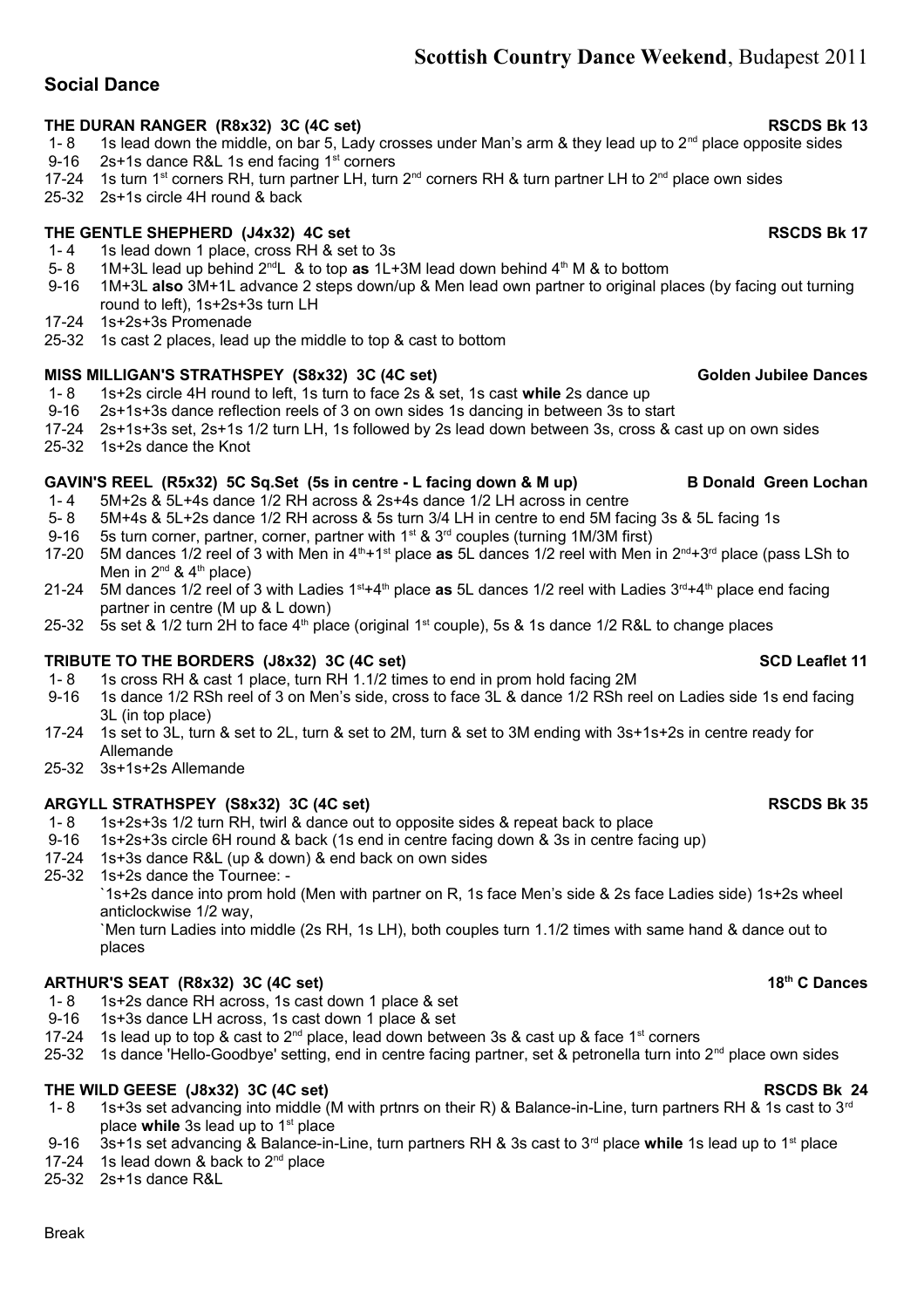# **Scottish Country Dance Weekend**, Budapest 2011

# **Social Dance / part 2**

# **THE ROYAL DEESIDE RAILWAY (R8x32) 3C (4C set) RSCDS Bk 40**

- 1- 8 1s cross down (no hands) below 3s, cast up 1 place opposite sides & dance in to face 2L, 1s+2L dance RH across
- 9-16 1s+2M dance LH across & end 1L (with partner behind her) in centre facing up, 1s dance up & cast 1 place on own sides & face 3M
- 17-24 1s+3M dance RH across, 1s+3L dance LH across & end 1L (with partner behind her) in centre facing down
- 25-32 1s dance down below 3s & cast up on own sides to  $2^{nd}$  place,  $2s+1s+3s$  turn RH

# THE BRAES OF BREADALBANE (S8x32) 3C (4C set) **RSCDS BK 21** RSCDS Bk 21

- 1- 8 1s turn RH cast 1 place, turn LH & 1L casts up **as** 1M casts down to form lines of 3 across facing each other
- 9-16 1L+2s & 1M+3s set twice & 1s cast back to  $2^{nd}$  places & turn RH ending on own sides
- 17-24 2s+1s+3s set twice & turn partners 2H
- 25-32 2s+1s dance R&L

# **THE CHEQUERED COURT (J8x32) 3C (4C set) RSCDS Bk 42**

- 1- 8 1s cross RH, cast 1 place, 1s dance 1/2 Figs of 8 (Man round 2s & Lady round 3s) & end facing 1<sup>st</sup> corners
- 9-16 1s dance Pass+Turn with 1<sup>st</sup> corners & 1s twirl round in centre to face  $4<sup>th</sup>$  crnrs, 1s dance Pass+Turn with  $4<sup>th</sup>$ crnrs & twirl round to face own sides
- 17-24 1s dance 6 bars of Double Triangles & end with 1L between 2s facing 2L & 1M between 3s facing 3M
- 25-32 1s dance reel of 3 across giving RSh to  $4<sup>th</sup>$  corners & 1s cross RH to own sides

# GLASGOW COUNTRY DANCE (M-8x(S16+R16)) 3C (4C set) **RSCDS BK 23** RSCDS Bk 23

Strathspey: -

- 1- 8 1s+2s 3/4 turn 2H, dance 1/2 reel of 4 in centre of dance, turn 2H end in lines across 1M between 2s & 1L between 3s all facing down
- 9-16 All dance down, turn right about & dance back & 1M+2s turn to face 1L+3s
- Reel: -<br>1-8
- All clap & 1s dance 1/2 reels of 3 on opp sides (1M pass 3L RSh & 1L passes 2M RSh), 1s turn RH to end 1M between 2s & 1L between 3s
- 9-16 All clap & 1s dance 1/2 reels of 3 on opposite sides [1M passes 3L (3s at top) LSh & 1L passes 2M LSh], 1s turn LH to places

# HASTE TO THE WEDDING (J8x32) 2C (4C set) **RSCDS BK 25** RSCDS Bk 25

- 1- 8 1s 1/2 turn RH, lead down for 2 steps, 1/2 turn RH & lead up to places
- 9-16 2s 1/2 turn RH, lead down for 2 steps, 1/2 turn RH & lead up to places
- 17-24 1s+2s set, dance 1/2 RH across, set, dance 1/2 LH across
- 25-32 1s+2s dance Poussette

# **THE GENTLEMAN (S8x32) 3C (4C set) RSCDS Bk 35**

- 1- 8 1s turn 2H & remain in middle facing each other **as** 2s step up, 1s+2s set (1s advancing & pass LSh to face opposite partner) & dance 1/2 reel of 4 across with 2s with 1s ending reel giving LH to face down on own side between 2s
- 9-16 1s dance down to end between 3s & face each other, 1s+3s set (1s advancing & pass LSh to face opposite partner) & 1/2 reel of 4 across with 3s 1s end giving LH to face up on own side between 3s
- 17-24 1s lead up to top (LH joined), cross over & cast to  $2^{nd}$  place & 1/2 RSh reels of 3 across (L with 2s & M with 3s)
- 25-32 2s+1s dance Diamond Poussette right round

# **DUKE OF PERTH (Broun's Reel or Clean Pease Strae) (R8x32) 3C (4C set) RSCDS Bk 1**

- 1- 8 1s turn RH, cast to  $2^{nd}$  place, turn LH to face  $1^{st}$  corners
- 9-16 1s turn 1<sup>st</sup> corners RH, turn partner LH, turn 2<sup>nd</sup> corners RH & turn partner LH to face 1<sup>st</sup> corners
- 17-24 1s set & turn 1<sup>st</sup> corner 2H, set & turn  $2<sup>nd</sup>$  corner 2H; 1s finish between corners
- 25-32 1s dance Reels of 3 on opposite sides giving LSh to 1<sup>st</sup> corner & cross back to own sides

# Extra

# REEL OF THE ROYAL SCOTS (R8x32) 3C (4C set) **SCD Leaflet 7** SCD Leaflet 7

- 1- 8 1s 1/2 turn 2s on sides (1M RH 1L LH) to face out, 2s+1s+3s set in Double Triangles position; 1s 1/2 turn 3s on sides (1M LH - 1L RH) end 3s facing out & 2s+3s+1s set
- 9-16 1s followed by 3s dance up to top between 2s, cast down 1 place, dance in & 1s cast up to  $2^{nd}$  place, 3s end in 3 rd place
- 17-24 1s turn 1<sup>st</sup> corners RH, pass partner RSh, turn 2<sup>nd</sup> corners RH & cross passing partner RSh to 2<sup>nd</sup> place own sides
- 25-32 2s+1s+3s circle 6H round & back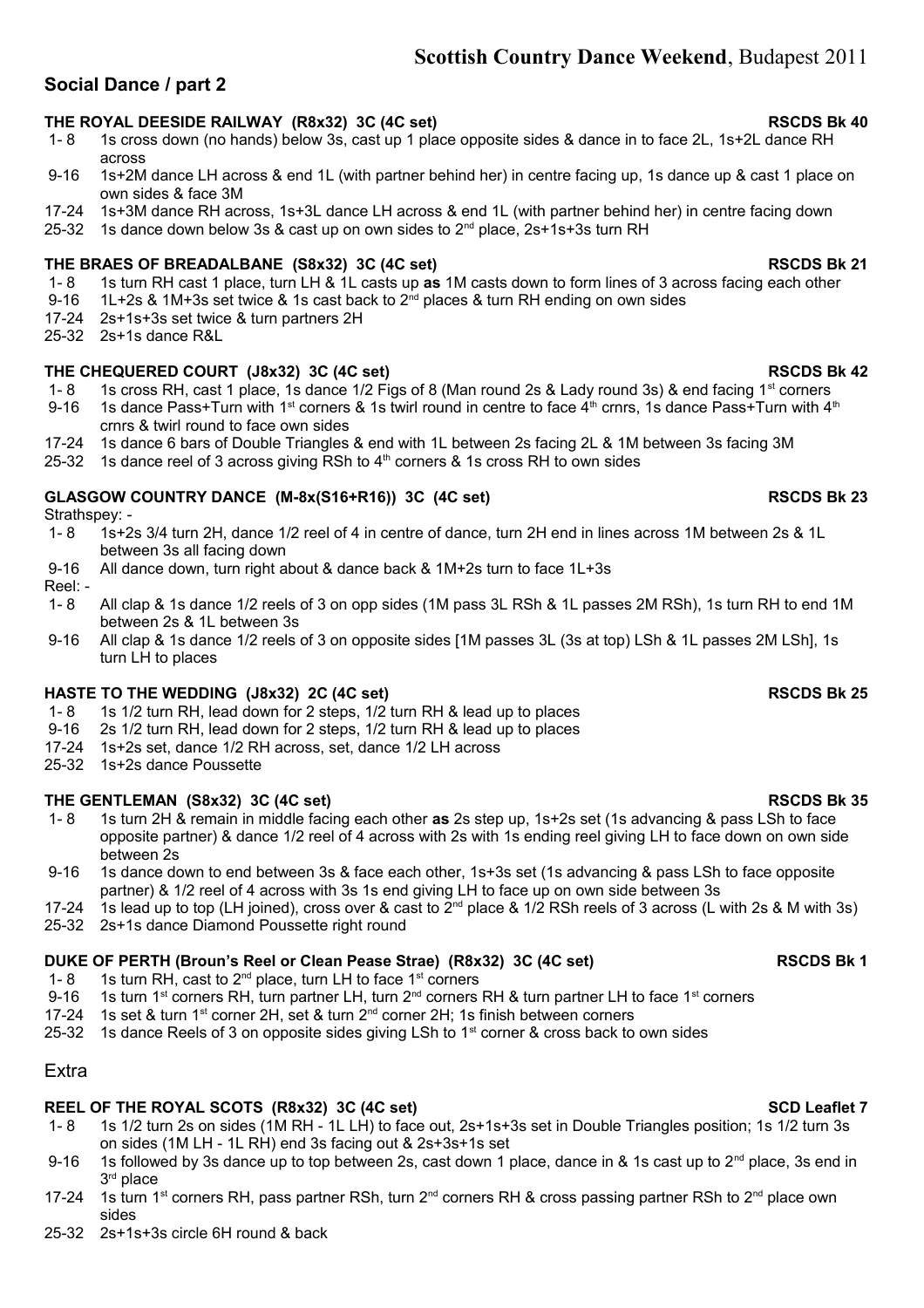# **Scottish Country Dance Weekend**, Budapest 2011

## **Ball**

### KENDALL'S HORNPIPE (J8x32) 2C (4C set) Bk of Graded SCDs

- 1- 8 1s+2s dance R&L
- 9-16 1s lead down for 3, up for 3, cross over & cast down to  $2^{nd}$  place 17-24 2s+1s dance Ladies Chain
- 2s+1s dance Ladies Chain
- 25-32 2L+1M & 2M+1L Adv+Ret, 1s turn RH 1 ½ times

### **INVERNEILL HOUSE (R8x32) 3C (4C set) RSCDS Bk 35**

- 1- 8 1s+2s dance ½ double Fig of 8 (1s start by crossing down), 2s dance out and up to top then stand, 1s dance down between 3s & cast up to  $2^{nd}$  place opposite sides
- 9-16 1s+3s dance  $\frac{1}{2}$  double Fig of 8 (1s start by crossing down), 1s dance up between 2s & cast to 2<sup>nd</sup> place own sides 17-24 1s Petronella to opposite sides
- 1s Petronella to opposite sides
- 25-32 2s & 3s Petronella to own sides **while** 1s cast round 1st corner & cross between 2s/3s casting to 2nd place own sides, 2s+1s+3s set

### **THE BELLE OF BON ACCORD (S4x32) 4C set J Drewry Deeside Bk 2**

- 1- 8 1L & 3L cross down 1 pl & cast up on opp side into centre **as** 1M & 3M dance across & cast down into centre, 1s+2s & 3s+4s dance RH across
- 9-16 1s & 3s dance reel of 4 up & down centre of dance
- 17-24 1s & 3s 3/4 turn RH & face up **while** 2s & 4s dance up on sides & turn in to face down, all set & circle 4H round to left & end on sides
- 25-32 1s & 3s lead up between 2s/4s crossing over & cast down 1 place, 1s & 3s turn 2H & 1s lead down to 4th place **as** 3s cast up on own sides to 2<sup>nd</sup> pl

### THE MUSIC MAKARS (R8x32) 3C (4C set) **RSCDS Bk 33**

- 1- 8 1s turn RH, cast 1 place & turn partner LH to Balance-in-Line with  $1^{st}$  corners
- 9-16 1s Balance-in-Line with 1st corners, release hands & turning to the right set to corners, turning to right & Balance-in-Line again, turn ptnr RH to Balance-in-Line with 2<sup>nd</sup> crnrs
- 17-24 1s Balance-in-Line with 2<sup>nd</sup> corners, turn to left & set to corners, turn to left & Balance-in-Line again, turn partner LH to end 1L facing 2s & 1M facing 3s
- 25-32 1s dance RH across 1L with 2s & 1M with 3s, 1s change places passing RSh & dance LH across with other couple (finish 2<sup>nd</sup> place own sides)

### THE COCKET HAT (J8x40) 3C (4C Set) **RSCDS Bk 44**

- 1- 8 1s set, cast 1 place, dance down between 3s & cast up to  $2<sup>nd</sup>$  place own sides
- 9-16 1s dance 1/2 reels of 3 across (Lady with 2s & Man with 3s) into 1/2 reel of 3 on opposite sides  $(3)(1)(2)$ <br>17-24 1s dance RH across (1M with 3s at top & 1L with 2s) & end facing 3<sup>rd</sup> crnr (pstn) 1s dance 1/2 diag RS
- 1s dance RH across (1M with 3s at top & 1L with 2s) & end facing 3<sup>rd</sup> crnr (pstn) 1s dance 1/2 diag RSh reel of 4 & pass RSh to face  $4<sup>th</sup>$  crnr (pstn)
- 25-32 1s dance 1/2 diag reel with 4<sup>th</sup> corners & end in 2<sup>nd</sup> place own side, 1s dance RH across (1L with 2s at top & 1M with 3s)
- 33-40 2s+1s+3s circle 6H round to left for 6 steps, pivot left & chase to places

### SANDS OF MORAR (S8x32) 3C (4C set) **RSCDS Bk 45**

- 1- 8 1s dance Fig of 8 round 2s giving hands when meeting<br>9-16 1s dance reflection reels of 3 on own sides (1s dance d
- 1s dance reflection reels of 3 on own sides (1s dance down between 2s to begin)
- 17-24 1s turn 2H, dance down to 3rd pl (in middle) **as** 2s+3s dance up & down behind them, all set facing down, 1s followed by 2s+3s cast up to orig pls
- 25-32 1s+2s dance the Tourbillon : -

`1s & 2s turn partners 2H 1/2 way, 1M & 2L lead partners on 1 place clockwise to end 1s on Ladies side & 2s on Men's side, 1s set to 2s

`1s & 2s 1/2 turn partners 2H, 1L & 2M lead partners on 1 place to end 2s in 1<sup>st</sup> pl & 1s in 2<sup>nd</sup> pl & 2s+1s cross RH to own sides

### **THE STARRY EYED LASSIE (J8x32) 3C (4C set) RSCDS Bk 23**

- 1- 8 1s+2s dance RH across, 1s cast off 1 place & turn right about for Double Triangles**,** 2s lead up for 5-6
- 9-16 2s+1s+3s dance Double Triangles, ending  $1<sup>st</sup>$  Lady between 2s & 1<sup>st</sup> Man between 3s facing own sides
- 17-24 2s+1s+3s dance RSh reels of 3 across, 1s end in 2<sup>nd</sup> place opposite sides
- 25-32 2s+1s+3s circle 6H round to left (6 bars) & 1s cross RH to  $2<sup>nd</sup>$  place own sides

# **BRIDGE OF NAIRN (S8x32) 3C (4C set) RSCDS Bk 13**

- 1- 8 1s cast below 3s & lead up between to top, cross & cast to meet partner facing 2L
- 9-16 1s set to 2L, 3M, 3L then 2M & turn to face  $1<sup>st</sup>$  corners
- 17-24 1s turn 1<sup>st</sup> corner RH, partner LH, 2<sup>nd</sup> corner RH & partner LH ending in 2<sup>nd</sup> place opposite sides 25-32 2s+1s+3s Adv+Ret & 1s turn with 2H 1½ times
- 25-32 2s+1s+3s Adv+Ret & 1s turn with 2H 1½ times

# **STARLIGHT (R8x32) 3C (4C Set) RSCDS Bk 44**

- 1- 8 1s cross RH, cast 1 place, set advancing turning right about to face opposite sides & set **as** in Double Triangles
- 9-16 1s dance out, cast round 1st corners into centre **while** 2s+3s Adv+Ret diagonally, 1s set towards each other& turn right about to face up/down & set **as** in Double Triangles
- 17-24 1s dance up/down, cast to right to 2nd place own sides **while** 2s+3s Adv+Ret diagonally, 1s dance RH across (1L with 2s &  $1M + 3s$ ) end facing  $1<sup>st</sup>$  crnrs
- 25-32 1s dance 'Hello-Goodbye' setting ending with petronella turn into  $2^{nd}$  place own sides